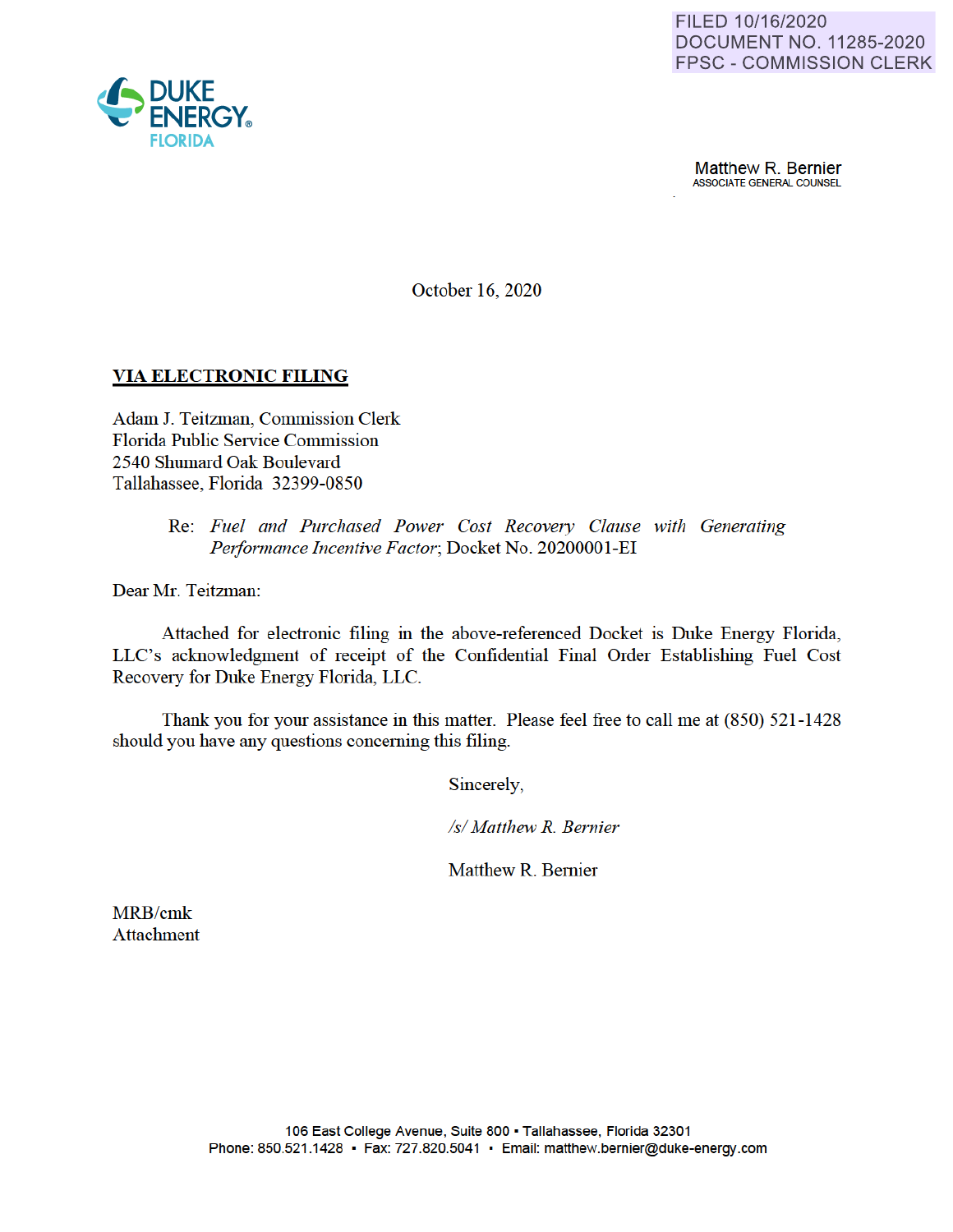## CERTIFICATE OF SERVICE Docket No. 20200001-EI

I HEREBY CERTIFY that a true copy of the above-mentioned document has been furnished to the following individuals via e-mail on this  $16<sup>th</sup>$  day of August, 2020.

Suzanne Brownless Office of General Counsel FL Public Service Commission 2540 Shumard Oak Blvd. Tallahassee, FL 32399-0850 sbrownle@psc.state fl.us

J. Beasley / J. Wahlen / M. Means Ausley McMullen P.O. Box 391 Tallahassee, FL 32302 jbeasley@ausley.com jwahlen@ausley.com mmeans@ausley.com

Russell A. Badders Gulf Power Company One Energy Place Pensacola, FL 32520 russell.badders@nexteraenergy.com

Kenneth A. Hoffman Florida Power & Light Company 134 W. Jefferson Street Tallahassee, FL 32301-1713 ken hoffman@fpl.com

Jon C. Moyle, Jr. Moyle Law Firm, P.A. 118 North Gadsden Street Tallahassee, FL 32301 jmoyle@moylelaw.com mqualls@moylelaw.com

 */s/ Matthew R. Bernier* Attorney

J.R. Kelly / T. David Office of Public Counsel 111 W. Madison St., Room 812 Tallahassee, FL 32399-1400 kelly.jr@leg.state fl.us david.tad@leg.state.fl.us

Paula K. Brown Regulatory Affairs Tampa Electric Company P.O. Box 111 Tampa, FL 33601-0111 regdept@tecoenergy.com

Maria Moncada / David Lee Florida Power & Light Company 700 Universe Blvd. (LAW/JB) Juno Beach, FL 33408-0420 maria moncada@fpl.com david.lee@fpl.com

James Brew / Laura W. Baker Stone Law Firm 1025 Thomas Jefferson St., N.W. Suite 800 West Washington, DC 20007 jbrew@smxblaw.com lwb@smxblaw.com

Mike Cassel Florida Public Utilities Company 208 Wildlight Avenue Yulee, FL 32097 mcassel@fpuc.com

Beth Keating Gunster, Yoakley & Stewart, P.A. 215 South Monroe Street, Suite 601 Tallahassee, FL 32301 bkeating@gunster.com